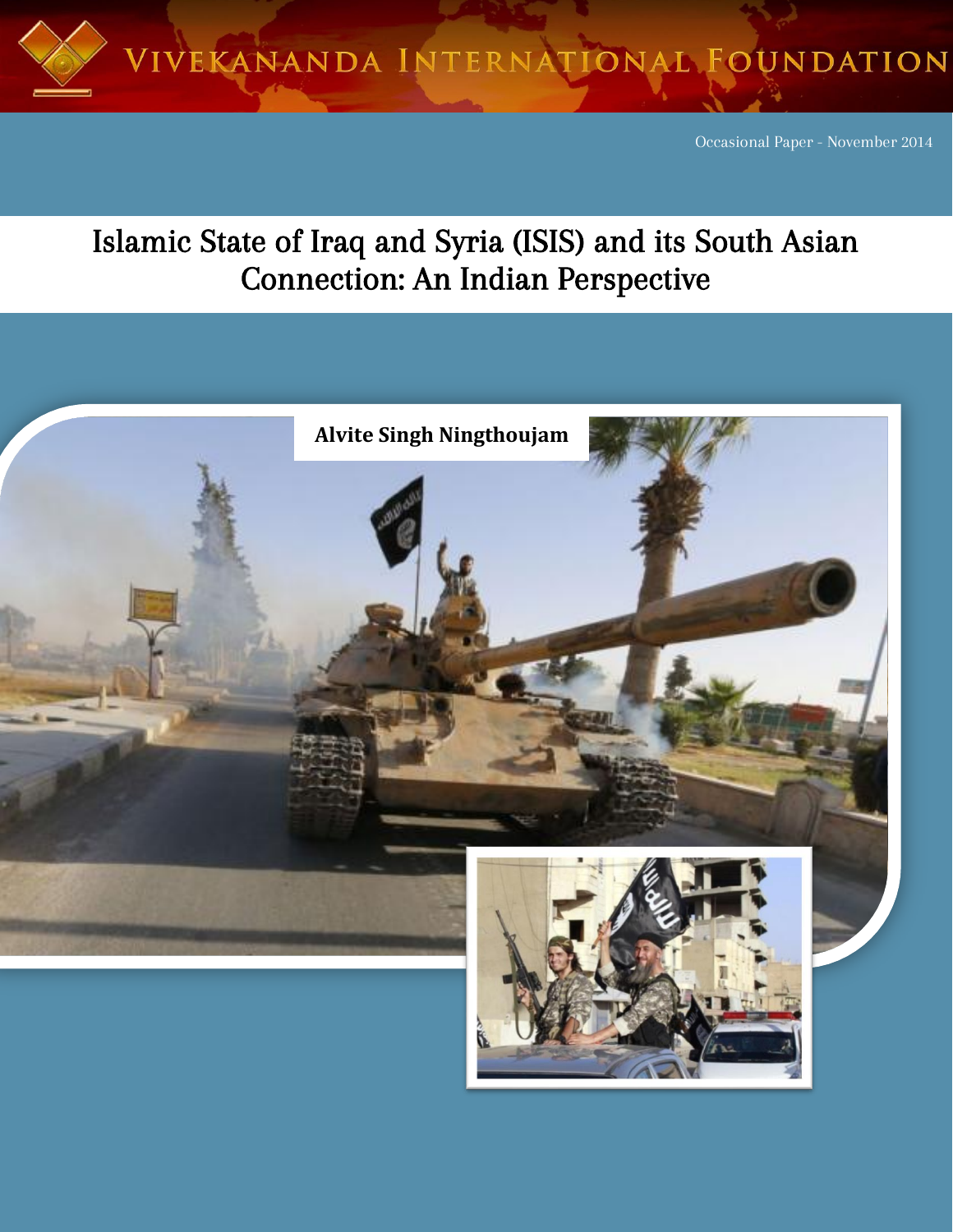# **About The Author**



Alvite Singh Ningthoujam is a Research Associate at the VIF.

Currently, he is a final year Doctoral Candidate at the Center for West Asian Studies, School of International Studies, Jawaharlal Nehru University, New Delhi. His ongoing thesis examines the role of the arms sales in Israeli foreign policy and the US factor.

During 2010-2011, he also served as a *Fellow* at the Begin-Sadat (BESA) Center for Strategic Studies, Bar-Ilan University, Israel; and this fellowship was partially funded by the *Israel Government Scholarship, 2010-2011*. His research work focuses on Israel's military cooperation with India, ASEAN and Latin American countries; Indo-Iranian relations, and the turmoils in the Middle East. He has published articles in the *Middle East Review of International Affairs (MERIA)*, *The Diplomat, Asia Times, The Jerusalem Post, International Strategic and Security Studies Programme (ISSSP),* Bangalore. He was also a contributing writer for the magazine *Unmanned Flying Machines*. He is the author of the chapter titled "Iran" in P.R. Kumaraswamy (Ed.) *Persian Gulf 2014: India's Relations with the Region,*published by the Sage, New Delhi.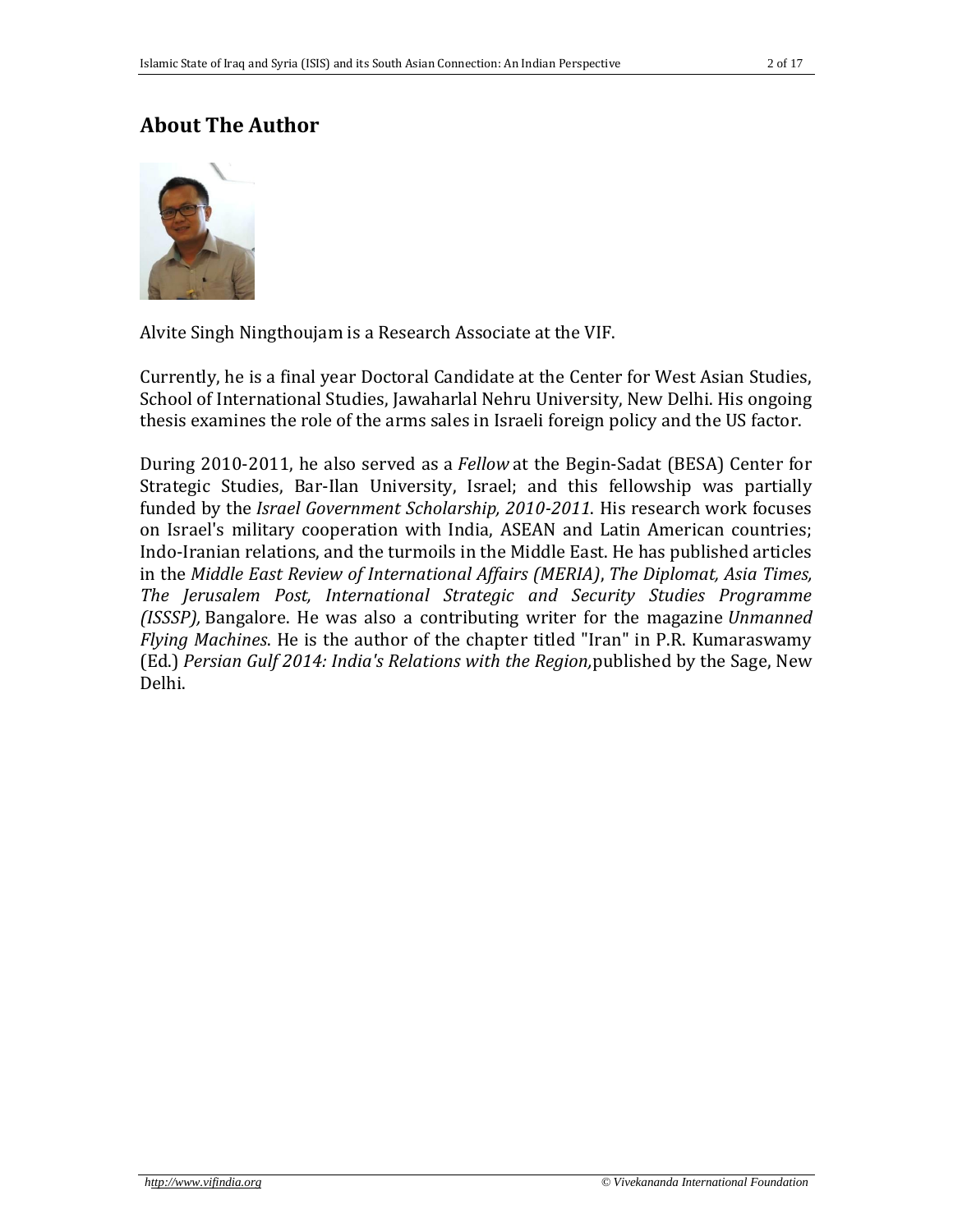# Islamic State of Iraq and Syria (ISIS) and its South Asian Connection: An Indian Perspective

# A Brief Background to the Evolution of ISIS:

Today, one of the most serious threats that have engulfed a large portion of the Middle East is the emergence of the Sunni Muslim extremist group, infamously known as the Islamic State of Iraq and Syria (ISIS), or Islamic State of Iraq and Levant (ISIL). After capturing a sizeable territory in Iraq and Syria, the group changed its name to Islamic State (IS). The main objective behind the inception of this dreaded armed group was to establish a caliphate, or an Islamic state, based on Sharia law, across the world. On 29 June 2014, IS declared its leader Abu Bakr al-Baghdadi as the new caliph, or the "leader of the faithful". His real name is Ibrahim Awwad Ibrahim Ali al-Badri al-Samarrai, but to his followers, he is Caliph Ibrahim. The word Caliph or Khilafa in Arabic means "successor" and this signifies the ultimate ambition of the leader to establish the above mentioned state. The last Caliphate was destroyed with the fall of the Ottoman Empire in the World War I.<sup>1</sup>

A rather quick unfolding of such a situation in this already war-torn region has shaken up security establishments in the region. Most importantly, the alarming pace at which the militant group is gaining control over a large swaths of territory in Iraq and Syria is something that the affected countries' political and security establishments need to grapple with. IS's resonance is being felt in Europe, Central Asia and South Asia, including India.

Before getting into the emerging trends of the IS and how it is impacting India, it is imperative to understand the origins of the group; their main motives; their source of funding; their global outreach and the kinds of military tactics they have come deploying in their fight against the state forces of Iraq and Syria.

The roots of the IS can be traced back to the early 2000s, particularly, the United States (US) invasion of Saddam Hussein's Iraq in 2003. While the US-led coalition forces were trying to establish control in Iraq, a group by the name al-Qaeda in Iraq (AQI) was formed in 2004, primarily to wage a guerrilla war against the coalition forces and their domestic allies within Iraq.<sup>2</sup> In other words, IS had started as an al - Qaeda franchise. The first leader of AQI was an Arab of Jordanian descent named

<sup>&</sup>lt;sup>1</sup> For further readings, refer to Daniel Pipes, "Caliph Ibrahim's Brutal Moment", *Middle East Forum*, 5 August 2014, [http://www.meforum.org/4769/isis-caliph-ibrahim.](http://www.meforum.org/4769/isis-caliph-ibrahim) Also see "Abu Bakr al-Baghdadi: The man who would be caliph", *The Week,* 13 September 2014[, http://theweek.com/article/index/267920/abu](http://theweek.com/article/index/267920/abu-bakr-al-baghdadi-the-man-who-would-be-caliph)[bakr-al-baghdadi-the-man-who-would-be-caliph](http://theweek.com/article/index/267920/abu-bakr-al-baghdadi-the-man-who-would-be-caliph)

<sup>2</sup> Zachary Laub and Jonathan Masters, "Islamic State in Iraq and Syria", *Backgrounders,* Council on Foreign Relations, 8 August 2014,<http://www.cfr.org/iraq/islamic-state-iraq-syria/p14811>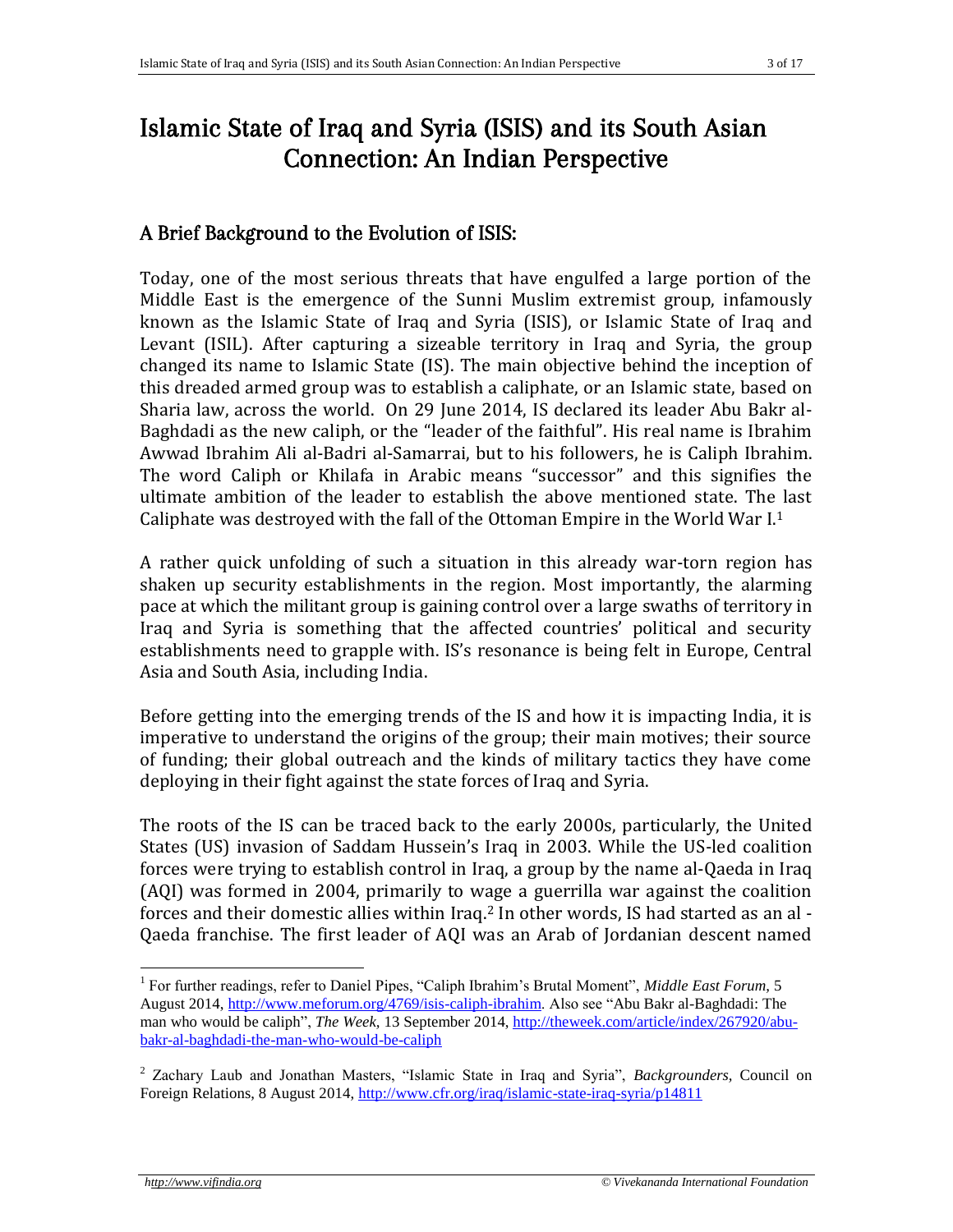Abu Musab al-Zarqawi. The US State Department declared AQI as a terrorist organization. Al- Zarqawi's AQI started an extremely brutal campaign to "ignite a sectarian war against the majority Shia community".<sup>3</sup> However, al- Zarqawi's leadership was cut short as he was killed in a US airstrike, and he was replaced by Abu Ayyub al-Masri in October 2006. Abu Ayyub al-Masri changed the name of the group from AQI to Islamic State in Iraq (ISI), and named Abu Omar al-Baghdadi as its leader.

The name ISI was given with an aim to garner support from the people of Iraq. In 2010, Abu Ayyub al-Masri and Abu Omar al-Baghdadi met the same fate as al-Zarqawi (as he was killed in a joint US-Iraq operation). From April 2010 onwards, the onus of running ISI fell on Abu Bakr al-Baghdadi, who again changed the name of the outfit to Islamic State in Iraq and the Levant (ISIL) or ISIS. ISIL has been named after Abu Bakr al-Baghdadi, in early 2013, declared the absorption of al-Qaeda backed militant group in Syria, known as Jabhat al-Nusra or Al-Nusra Front.<sup>4</sup> By this time, Al-Nusra's popularity in Syria had already gained prominence and this came in conflict with the proclamation of Abu al-Baghdadi for the merger of AQI and Al-Nusra to form ISIS or ISIL. The ISI's declaration of adding Al-Nusra to its group clearly expressed the vision of its leader for a broadened objective of controlling a larger territory of Syria by fighting the regime of the President Bashar al-Assad and various opposition groups in the country. It should also be noted that Al-Nusra is considered to be one of the best armed and most successful groups fighting against Bashar al-Assad, and is known for carrying out some of the deadliest attacks in the ongoing Syrian crisis, including several suicide bombings.

The rift between Al-Nusra and Abu Bakr al-Baghdadi's ISIS was first exposed in April 2013 when the former's leader Abu Mohammed al-Jawlani publicly denied the announcement of their merger. This was a clear indication that things had turned sour between the two militant groups, which was attributed to their quest for dominance in the region, particularly, inside Syria. The merger announcement did not go down well with the parent organization of al-Qaeda. After failed attempts to ease out differences between ISIS and Jabhat al-Nusra, on 3 February 2014, Al-Qaeda formally dissociated itself from its onetime affiliate in Iraq and Syria, and announced that ISIS "is not a branch of the al-Qaeda group…does not have an organizational relationship with it and [al-Qaeda] is not the group responsible for their actions".<sup>5</sup> This brought to an end the love-hate relationship between the two

 $\overline{a}$ <sup>3</sup> "ISIS Fast Facts", *CNN*, 6 September 2014,<http://edition.cnn.com/2014/08/08/world/isis-fast-facts/>

<sup>4</sup> For a brief introduction to Al-Nusra Front, see "Al Nusra Front", *Mapping Militant Organizations ,* 24 July 2014, Stanford University,<http://web.stanford.edu/group/mappingmilitants/cgi-bin/groups/view/493>

<sup>5</sup> Liz Sly, "Al-Qaeda disavows any ties with radical Islamist ISIS group in Syria, Iraq", *The Washington*  Post, 3 February 2014, http://www.washingtonpost.com/world/middle east/al-qaeda-disavows-any-ties[with-radical-islamist-isis-group-in-syria-iraq/2014/02/03/2c9afc3a-8cef-11e3-98ab](http://www.washingtonpost.com/world/middle_east/al-qaeda-disavows-any-ties-with-radical-islamist-isis-group-in-syria-iraq/2014/02/03/2c9afc3a-8cef-11e3-98ab-fe5228217bd1_story.html)[fe5228217bd1\\_story.html](http://www.washingtonpost.com/world/middle_east/al-qaeda-disavows-any-ties-with-radical-islamist-isis-group-in-syria-iraq/2014/02/03/2c9afc3a-8cef-11e3-98ab-fe5228217bd1_story.html)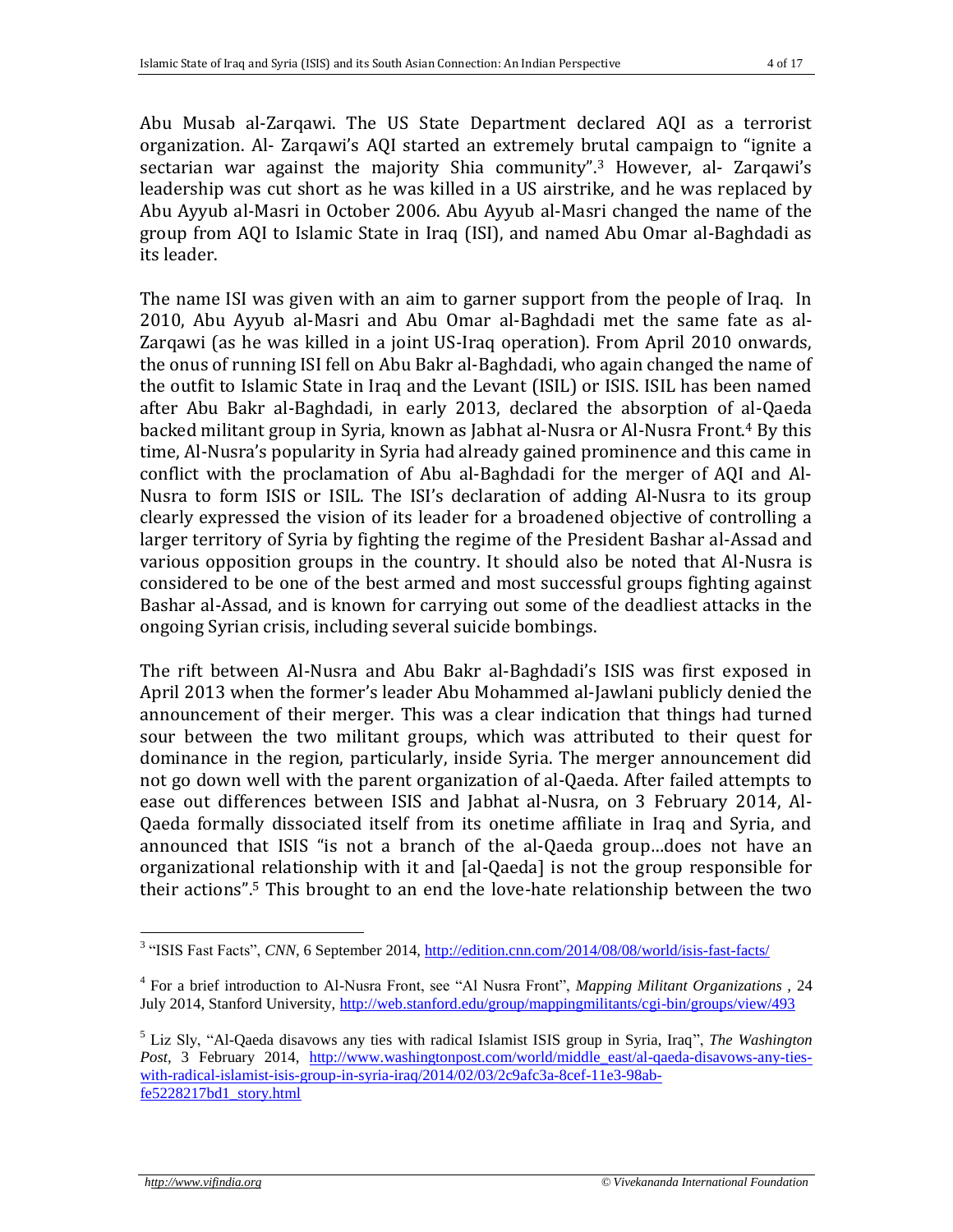militant groups. ISIS's targeting of civilians alienated local populations and ran contrary to al-Qaeda's mission to unite all the Muslim across the region and became one of the most important factors for the break between the two outfits.

The ISIS, right from its establishment, has followed stringent behavioural norms and strategies, which makes it starkly different from other militant organisations operating in the region. It is known for its brutal tactics and also for its harsh implementation of Islamic laws. Actually, they first came to notice when they started massacring their rivals. But they attracted global attention after they executed thousands of Iraqi soldiers and 100 odd Syrian troops, during mid-2014. Their extreme intolerance to external interventions in the Middle Eastern crisis, particularly, in Iraq and Syria has been signified by the killings of foreign nationals, including aid workers and journalists. ISIS's administering of Islamic punishments like floggings; imposing ban on smoking and music; and other social restrictions, which are deemed as un-Islamic, do not go well with the Syrians as well. As a result, considering extreme brutalities of ISIS, terror outfits such as Al-Qaeda appears to be more lenient.

Another dimension that is of global concern is ISIS' source of funding. One of the most important sources is the kidnap-for-ransom tactics, and often European citizens (mostly corporation employees) have been their prime targets. In one such case, a Scandinavian corporation reportedly paid a ransom of \$70,000 to release a kidnapped employee.<sup>6</sup> But this was not the case with James Foley, the American journalist beheaded by ISIS. The failure of the US to pay a ransom of approximately \$132 million<sup>7</sup> as demanded by his ISIS captors became of the reasons for his murder. But ISIS also used Foley to send a message of defiance to the US which had started intervening to stall their march in Iraq.

There are also reports of funds being transferred to ISIS by Persian Gulf countries such as Kuwait, Qatar, Turkey, and Saudi Arabia. This was believed to have been done through Kuwait, with the tacit approval of the regimes in the mentioned countries.<sup>8</sup> Iraq's former Prime Minister Nouri al-Maliki even accused Saudi Arabia and Qatar of the financial assistance to ISIS. But along the journey, ISIS exploited various means to garner financial support.

During the initial days, ISIS had could gather a large sum of money out of petty crimes and bank robberies. After capturing Mosul's central bank, ISIS is believed to

<sup>6</sup> "Multiple Kidnappings for ransom, funding ISIS, source", *CBSNews,* 21August 2014, <http://www.cbsnews.com/news/multiple-kidnappings-for-ransom-funding-isis-source-says/>

<sup>7</sup> Rukmini Callimachi, "Before Killing James Foley, ISIS Demanded Ransom from U.S.", *The New York Times,* 20 August 2014, [http://www.nytimes.com/2014/08/21/world/middleeast/isis-pressed-for-ransom](http://www.nytimes.com/2014/08/21/world/middleeast/isis-pressed-for-ransom-before-killing-james-foley.html)[before-killing-james-foley.html](http://www.nytimes.com/2014/08/21/world/middleeast/isis-pressed-for-ransom-before-killing-james-foley.html)

<sup>8</sup> Josh Rogin, "America's Allies are funding ISIS", *The Daily Beast,* 14 June 2014, http://www.thedailybeast.com/articles/2014/06/14/america-s-allies-are-funding-isis.html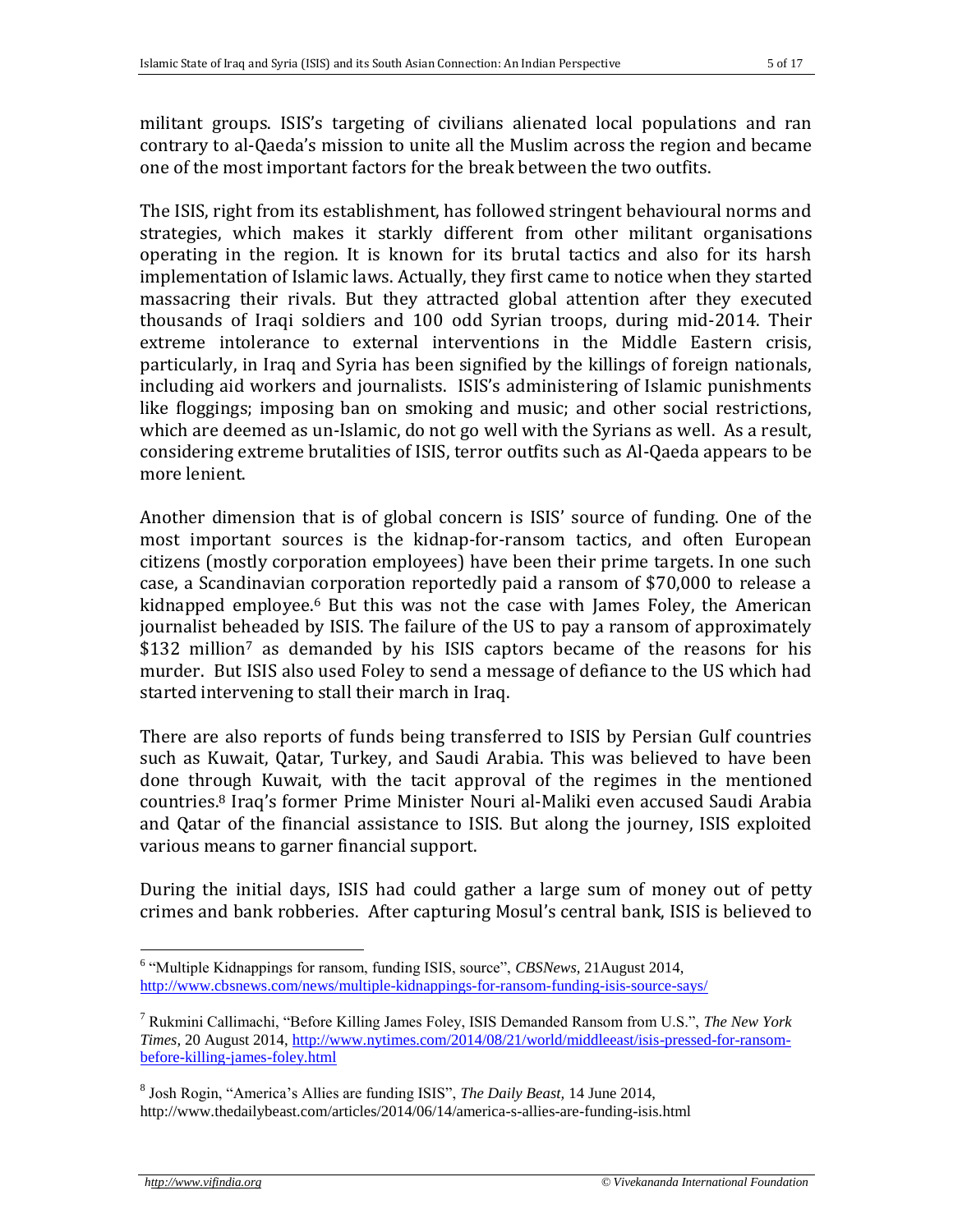have looted 500 billion Iraqi dinars, approximately \$425 million and, with a total fund worth about \$2 billion, it has become "world's richest terrorist group". <sup>9</sup> With such enormous amount, ISIS has acquired the capability of paying about 60,000 people, who are associated with the group, a salary of \$600 a month for a year. 10 According to a recent estimate by Central Intelligence Agency (CIA), there are about 20,000 to 31,500 fighters across Iraq and Syria. <sup>11</sup> This dramatic rise is due to strong recruitment tactics used by the group. Another breakthrough happened when they captured large oil fields in Syria and Iraq.<sup>12</sup> The oil seized from these fields are sold at a discounted price, which is estimated at \$25 to \$60 for a barrel, as against the market price of \$100, and the total profits from such sales are over \$3 million a day. <sup>13</sup> The suspected recipient of such oils is Turkey. Beyond this, using latest technology and social media, ISIS is believed to have appealed for funds from individual donors.

ISIS's military capabilities are another important feature of the group. This terror organisation has been successful in acquiring a few sophisticated weapons systems, of different origins. Large sums of funds they have accumulated are used in buying military items, apart from those captured from the Syrian and Iraqi troops. While the exact figures and types of the weapons are hard to identify, there are a few estimations. For instance, ISIS has Russian-made T55 and T72 tanks which they captured from Syrian troops and Iraqi Army, respectively.<sup>14</sup> Other items included rifles, grenades, machine guns, truck-mounted machine guns, and munitions. ISIS fighters are believed possess towed and mounted anti-aircraft guns, including powerful 12.7mm DShK machine guns and a Chinese-made Type 65 or Type 74 37mm twin-barrelled anti-aircraft gun. <sup>15</sup> During mid-July, ISIS captured from Iraqi

 $10$  Ibid.

 $13$  Ibid.

 $\overline{a}$  $9^9$  Terrence McCoy, "ISIS just stole \$425 million, Iraqi governor says, and became the 'world's richest terror group'", *The Washington Post,* 12 June 2014[, http://www.washingtonpost.com/news/morning](http://www.washingtonpost.com/news/morning-mix/wp/2014/06/12/isis-just-stole-425-million-and-became-the-worlds-richest-terrorist-group/)[mix/wp/2014/06/12/isis-just-stole-425-million-and-became-the-worlds-richest-terrorist-group/](http://www.washingtonpost.com/news/morning-mix/wp/2014/06/12/isis-just-stole-425-million-and-became-the-worlds-richest-terrorist-group/)

<sup>&</sup>lt;sup>11</sup> "How foreign fighters are swelling ISIS ranks in startling numbers", *CNN*, 14 September 2014, <http://edition.cnn.com/2014/09/12/world/meast/isis-numbers/index.html?iref=allsearch>

<sup>12</sup> Helen Lock, "How Isis became the wealthiest terror group in history", *The Independent,* 15 September 2014, [http://www.independent.co.uk/news/world/middle-east/how-isis-became-the-wealthiest-terror-group](http://www.independent.co.uk/news/world/middle-east/how-isis-became-the-wealthiest-terror-group-in-history-9732750.html)[in-history-9732750.html](http://www.independent.co.uk/news/world/middle-east/how-isis-became-the-wealthiest-terror-group-in-history-9732750.html)

<sup>14</sup> "ISIS weapon inventory grows", *Daily Sabah,* 3 July 2014, <http://www.dailysabah.com/mideast/2014/07/03/isiss-weapon-inventory-grows>

<sup>15</sup> "ISIS propaganda videos show their weapons, skills in Iraq", *The Washington Post,* 18 June 2014, [http://www.washingtonpost.com/news/checkpoint/wp/2014/06/18/isis-propaganda-videos-show-their](http://www.washingtonpost.com/news/checkpoint/wp/2014/06/18/isis-propaganda-videos-show-their-weapons-skills-in-iraq/)[weapons-skills-in-iraq/](http://www.washingtonpost.com/news/checkpoint/wp/2014/06/18/isis-propaganda-videos-show-their-weapons-skills-in-iraq/)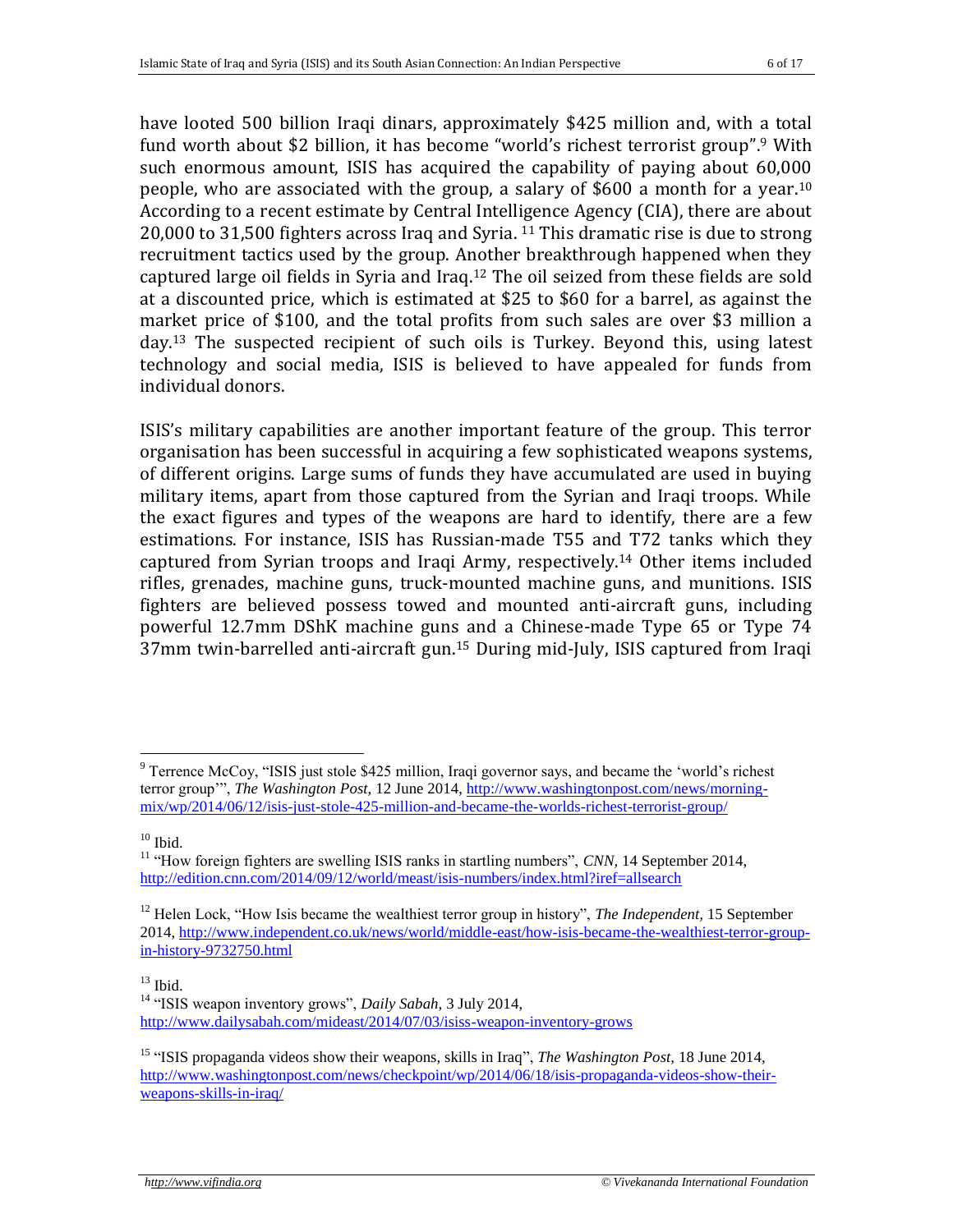military around 52 155mm M198 howitzers, 1,500 U.S.-made Humvees and 4,000 PKC machine guns.<sup>16</sup>

A report which documented a few weapons captured from ISIS by Kurdish forces in Iraq and Syria included the following items: U.S. M16A4 rifles, two Chinese Type 80 machine guns, a Croatian sniper rifle, a 9mm Glock pistol, various Soviet-era small arms and anti-tank weapons (manufactured in former Yugoslavia).<sup>17</sup> Adding to their military prowess, ISIS also captured a major military air base in north-eastern Syria during late-August. However, it is still unknown as to how much of what they captured from the airbase, or from the troops could actually be utilised. That said the continuous stockpiling of arms and ammunitions is a rather worrisome factor in the long run.

## ISIS and its Impact on India:

The rapidly unfolding events in Iraq have become a matter of great concern for the Indians (approximately 16,000 before the crisis erupted), living there as well for the newly-installed Bharatiya Janata Party (BJP) government, under the leadership of Narendra Modi, in New Delhi. Apart from the safety of the Indians in Iraq, and the economic impact this crisis would have on India, the most serious concerns is the likely impact on the internal security of India. The following section discusses the abduction episode of the Indian workers and the nurses and how the present government is planning to tackle the possible resonance of ISIS within the country, particularly among the radicalised Muslim youth.

When the wave of this dreaded phenomenon began in the Middle Eastern countries of Iraq and Syria, India was watching the developments very cautiously. However, the wait-and-watch policy did not last for long after 40 Indian workers were kidnapped by the suspected ISIS militants from Mosul during mid-June 2014, the city wracked by the heavy clashes between the Shia-<sup>18</sup>dominated Iraqi government and the Sunni militant groups. In a quick succession, 46 Indian nurses where taken by ISIS militants from the city of Tikrit. These events sent shocks across India. New

<sup>&</sup>lt;sup>16</sup> Jeremy Bender, "ISIS Militants Captured 52 American-Made Artillery Weapons That Cost \$500,000 Each", *Business Insider,* 15 July 2014, [http://www.businessinsider.in/ISIS-Militants-Captured-52-](http://www.businessinsider.in/ISIS-Militants-Captured-52-American-Made-Artillery-Weapons-That-Cost-500000-Each/articleshow/38437515.cms) [American-Made-Artillery-Weapons-That-Cost-500000-Each/articleshow/38437515.cms](http://www.businessinsider.in/ISIS-Militants-Captured-52-American-Made-Artillery-Weapons-That-Cost-500000-Each/articleshow/38437515.cms)

<sup>17</sup> "Report: Islamic State may have taken anti-tank weapons from Syrian rebels", *The Washington Post,* 7 September 2014, [http://www.washingtonpost.com/news/checkpoint/wp/2014/09/07/report-islamic-state](http://www.washingtonpost.com/news/checkpoint/wp/2014/09/07/report-islamic-state-has-anti-tank-weapons-taken-from-syrian-rebels/)[has-anti-tank-weapons-taken-from-syrian-rebels/](http://www.washingtonpost.com/news/checkpoint/wp/2014/09/07/report-islamic-state-has-anti-tank-weapons-taken-from-syrian-rebels/)

<sup>&</sup>lt;sup>18</sup> Dipanjan Roy Chaudhury, "40 workers abducted in Iraq, Ex-ambassador Suresh Reddy despatched to Iraq; New Delhi seeks help of US, Israel, Iran and Turkey", *The Economic Times,* 19 June 2014, [http://articles.economictimes.indiatimes.com/2014-06-19/news/50710913\\_1\\_abducted-indians-iran-and](http://articles.economictimes.indiatimes.com/2014-06-19/news/50710913_1_abducted-indians-iran-and-israel-northern-iraq)[israel-northern-iraq.](http://articles.economictimes.indiatimes.com/2014-06-19/news/50710913_1_abducted-indians-iran-and-israel-northern-iraq) Also see Suhasini Haidar, "Suresh Reddy is India's crisis manager in Iraq", *The Hindu,* 19 June 2014, [http://www.thehindu.com/news/national/suresh-reddy-is-indias-crisis-manager-in](http://www.thehindu.com/news/national/suresh-reddy-is-indias-crisis-manager-in-iraq/article6127462.ece)[iraq/article6127462.ece](http://www.thehindu.com/news/national/suresh-reddy-is-indias-crisis-manager-in-iraq/article6127462.ece)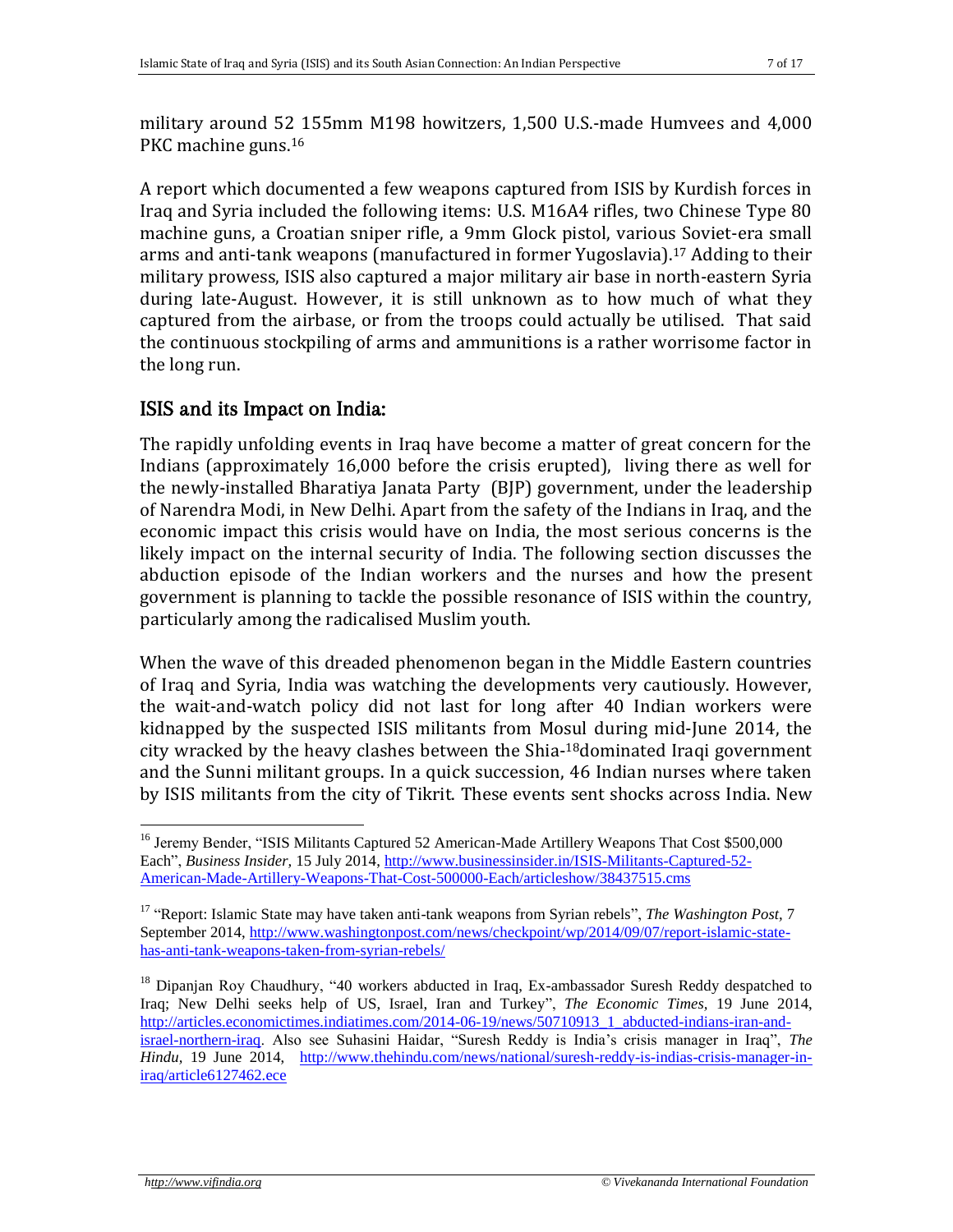Delhi responded by dispatching a career-diplomat, and the former Indian ambassador to Iraq Suresh Reddy. The said Indian diplomat is well-known for his contacts in Iraq, and he was instrumental in establishing contacts, not only with the Iraqi officials but with the larger regional powers and several American security and intelligence officials. There was also speculation that India approached Middle Eastern countries such as Iran, Turkey and Israel for assistance while rescuing the abducted Indians. Besides reaching out to Saudi Arabia, a country which has a significant influence in the region, India also sought assistance from Russia to secure the safe release of the Indians.

The abduction crisis posed the first big challenge of Modi after he became the Prime Minister of India. The Indian Minister of External Affairs (MEA) Sushma Swaraj and the National Security Advisor (NSA) Ajit Doval, also played important roles in the rescue efforts of the kidnapped citizens.

During the initial days into the kidnapping, it was a huge challenge for the Indian authorities, particularly the security establishment, as no one knew exactly where they had been kept, and who abducted them, although hints were pointed towards ISIS. Moreover, ISIS, being considered even more brutal than the al-Qaeda and other militant organisations, the room for negotiations was limited. The absence of any ransom calls added to the sense of disquiet. It was at such juncture when Indian officials came up with probabilities of kidnapped workers being used as "human shields", or "first line of defence"<sup>19</sup> in the possible advent of any combined airstrikes by the US and Iraqi forces. However, the successful rescue operations during early-July which resulted in the release of the kidnapped Indian nurses from the clutch of the ISIS militants were lauded back home. But what has remained as a major challenge is how to rescue those Indian workers who are still in the captivity of IS militants.

After the rescue operations of the nurses, a few questions that had cropped up were how the Indian officials negotiated with the militants; what were their terms and conditions for the release of the Indians; and was there any cooperation between India and the Middle Eastern intelligence agencies during the rescue efforts. These questions were left unanswered as the nature of the entire operation was considered to be an "extremely difficult" one, and continue to be a mystery, till today. Even while briefing the media, the Indian MEA'S spokesperson Syed Akbaruddin said,

"At the diplomatic level these negotiations were involving the External Affairs Minister herself. At the ground level, obviously we will not be able to share, and I had repeated it previously, because diplomacy works through

<sup>&</sup>lt;sup>19</sup> Harinder Baweja, "ISIS unwilling to negotiate release of Indian workers abducted in Iraq", *Hindustan Times*, 25 June 2014, http://www.hindustantimes.com/world-news/iraqonthebrink/isis-unwilling-to-*<u>Times, and the 2014 metal community and the metal community and the metal community and the metal community and the metal community and the metal community and the metal community and the metal community and the metal co*</u> [negotiate-release-of-abducted-indian-workers/article1-1233311.aspx](http://www.hindustantimes.com/world-news/iraqonthebrink/isis-unwilling-to-negotiate-release-of-abducted-indian-workers/article1-1233311.aspx)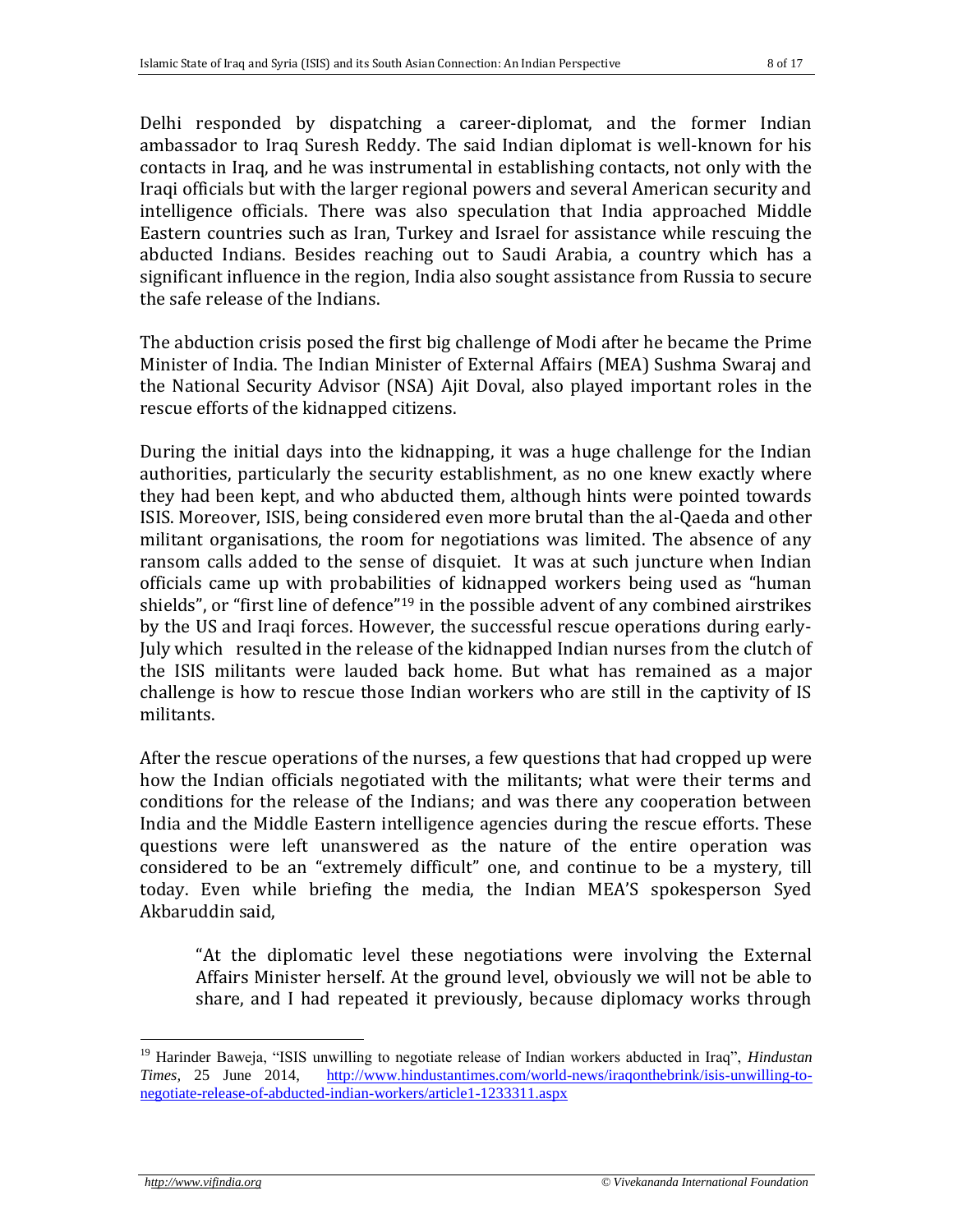the front door. I had said we are using other doors. How those doors were used and knocked on, how they were opened up, is a story for another day. The story for today is that one of those doors opened and we were able to extricate our nationals."<sup>20</sup>

Serious concerns have been expressed over the possible spill-over of this latest Middle Eastern crisis to India. While the problem is actually taking place in a distant region, it is considered as a "danger far closer home than it appears".<sup>21</sup> In the first place, the main objective behind the establishment of an outfit like ISIS is to create an Islamic state of which India would also be a part. A map released by the outfit shows large part of India as a part of the Islamic province of Khorasan,<sup>22</sup> To some, this might appear to be rhetoric because of the party's ambition to carve its own unique niche but it is a matter of grave concern for India, for various reasons.

Prior to the abduction crisis, one of the earliest impacts of ISIS that hit India was the news of 30,000 odd Indian Muslims who reportedly signed up to defend Iraq's holy Shia shrines and fight Sunni Islamist militants in the country. <sup>23</sup> Although this did not lead to any immediate impact on India, the willingness of the volunteers, who are mainly engineers, students and police officers, raised warning bells for the security agencies in India. It is the presence of such educated and middle-class Indian Muslims that is posing to be a major challenge while trying to douse the fire that is spreading due to the Middle Eastern crisis. For India, which is home to about 175 million Muslim population, such acts could trigger untoward sectarian crisis. Intelligence Bureau officials warned concerned authorities to plan sensitisation measures as there were reports of a clear division among Shia and Sunni religious leaders on supporting either the Sunni outfit ISIS, or the Shia-dominated al-Maliki government. Moreover, the demographic nature of the Indian sub-continent where many Muslim youth appear to be dissatisfied and the instant communication that is facilitated by the cyber technology have become key factors for ISIS's successful penetration in India.

<sup>20</sup> "Transcript of the Media Briefing by Official Spokesperson", *Media Briefings,* 4 July 2014, Ministry of External Affairs, New Delhi, India, [http://www.mea.gov.in/media](http://www.mea.gov.in/media-briefings.htm?dtl/23559/Transcript+of+Media+Briefing+by+Official+Spokesperson+July+04+2014)[briefings.htm?dtl/23559/Transcript+of+Media+Briefing+by+Official+Spokesperson+July+04+2014](http://www.mea.gov.in/media-briefings.htm?dtl/23559/Transcript+of+Media+Briefing+by+Official+Spokesperson+July+04+2014)

<sup>21</sup> Deeptiman Tiwary, "ISIS has designs on India: Experts", *The Times of India,* 9 June 2014, <http://timesofindia.indiatimes.com/india/ISIS-has-designs-on-India-Experts/articleshow/36795859.cms>

<sup>22</sup> ISIS has `bigger plans` for India in its aim for global jihad, warn experts", *Zee News,* 19 June 2014, [http://zeenews.india.com/news/nation/isis-has-bigger-plans-for-india-in-its-aim-for-global-jihad-warn](http://zeenews.india.com/news/nation/isis-has-bigger-plans-for-india-in-its-aim-for-global-jihad-warn-experts_940975.html)experts 940975.html

<sup>23</sup> "Thousands of Indian Muslims sign up to defend Iraq's shrines" , *The Times of India,* 26 June 2014, [http://timesofindia.indiatimes.com/india/Thousands-of-Indian-Muslims-sign-up-to-defend-Iraqs](http://timesofindia.indiatimes.com/india/Thousands-of-Indian-Muslims-sign-up-to-defend-Iraqs-shrines/articleshow/37264170.cms)[shrines/articleshow/37264170.cms](http://timesofindia.indiatimes.com/india/Thousands-of-Indian-Muslims-sign-up-to-defend-Iraqs-shrines/articleshow/37264170.cms)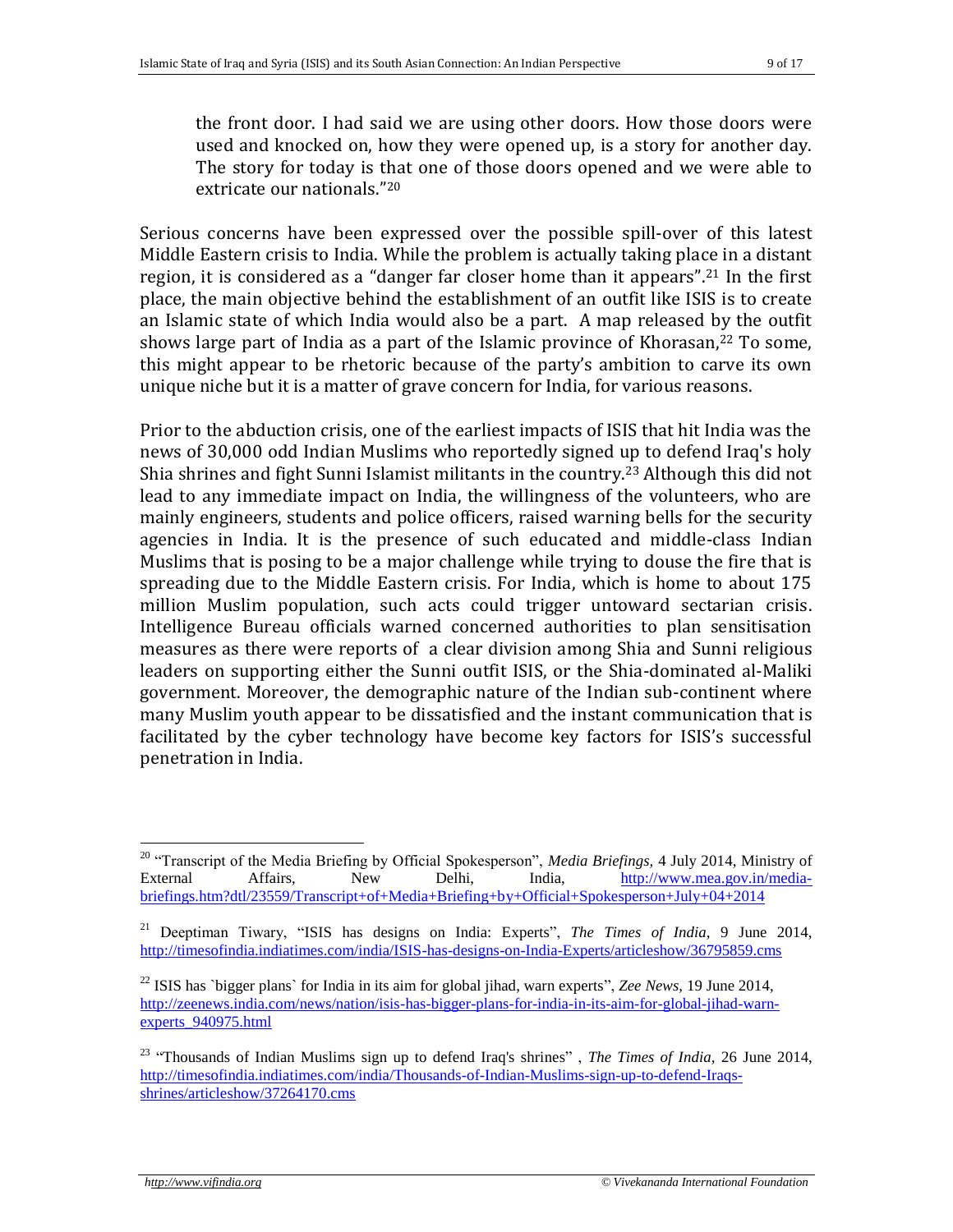The above development, in a subtle manner, indicated the gradual and growing connection between ISIS and India. Moreover, as most Jihadist groups have their eyes set on India, ISIS's influence in the country is not a surprising outcome. An Indian strategist was of the view that,

"Strategy is a function of capability. We are not focusing on events in the Middle East because we have no capability to influence them. Earlier too, people have been kidnapped in the region and we have had to depend on third party negotiators. All global jihad will have India in its crosshairs. We can ignore them only at our own peril."<sup>24</sup>

There is a growing concern that is developing within India in regard to ISIS's gaining influence, and the above statement reflects one of those voices. Moreover, the short duration within which ISIS has gained prominence can be considered as the most important feature of this group. India's worst nightmare came into a reality when Abu Bakr al-Baghdadi, during his Ramzan speech, vowed war against several countries, including India.<sup>25</sup> The reiteration of India a few times in his speech strongly signalled the possibilities of India being one of the prime targets of the ISIS, and he connected this with the plight of the Muslims in Myanmar, Pakistan and Jammu and Kashmir. The call of the self-proclaimed Caliph to the Indian Muslims did not go well with most Indian Muslim leaders. Despite their opposition, radicalised Muslims are getting attracted to IS, something that was illustrated by radical Kashmiri youths, who are believed to be deeply indoctrinated by the Deobandi school of thought, seen waving ISIS flags during a demonstration against the Israeli invasion of the Gaza Strip during July and August.<sup>26</sup> This is a serious issue which the Indian government needs to grapple in the days to come.

#### Radicalisation of the Indian Muslim Youths: The Impact on Internal Security

The rapid radicalisation of a few Indian Muslim youths, in consonance with the rising influence of the ISIS, has turned out to be one of the most critical challenges for the Indian security agencies. The Sunni militant outfit, which is very techno savvy unlike other militant groups, has been able to lure young Muslims not only from India, but also from Central Asia and European countries. The group is known for its heavy usage of internet and social media tools. Moreover, the ability of the group to convey their messages using a few Indian regional languages, namely, Hindi, Tamil and Urdu as subtitles, make the recruitment process easier. In this regard, Facebook and Twitter have become the hotspots for various "ads" posted by

<sup>24</sup> Deeptiman Tiwary, "ISIS has designs on India: Experts".

<sup>25</sup> Praveen Swami, "India among jihad targets of ISIS", *The Hindu,* 2 July 2014, <http://www.thehindu.com/news/international/world/india-among-jihad-targets-of-isis/article6167595.ece>

<sup>26</sup> "Pro-ISIS stir a disturbing trend in Valley: Separatists", *The Times of India,* 2 August 2014, [http://timesofindia.indiatimes.com/india/Pro-ISIS-stir-a-disturbing-trend-in-Valley-](http://timesofindia.indiatimes.com/india/Pro-ISIS-stir-a-disturbing-trend-in-Valley-Separatists/articleshow/39450949.cms)[Separatists/articleshow/39450949.cms](http://timesofindia.indiatimes.com/india/Pro-ISIS-stir-a-disturbing-trend-in-Valley-Separatists/articleshow/39450949.cms)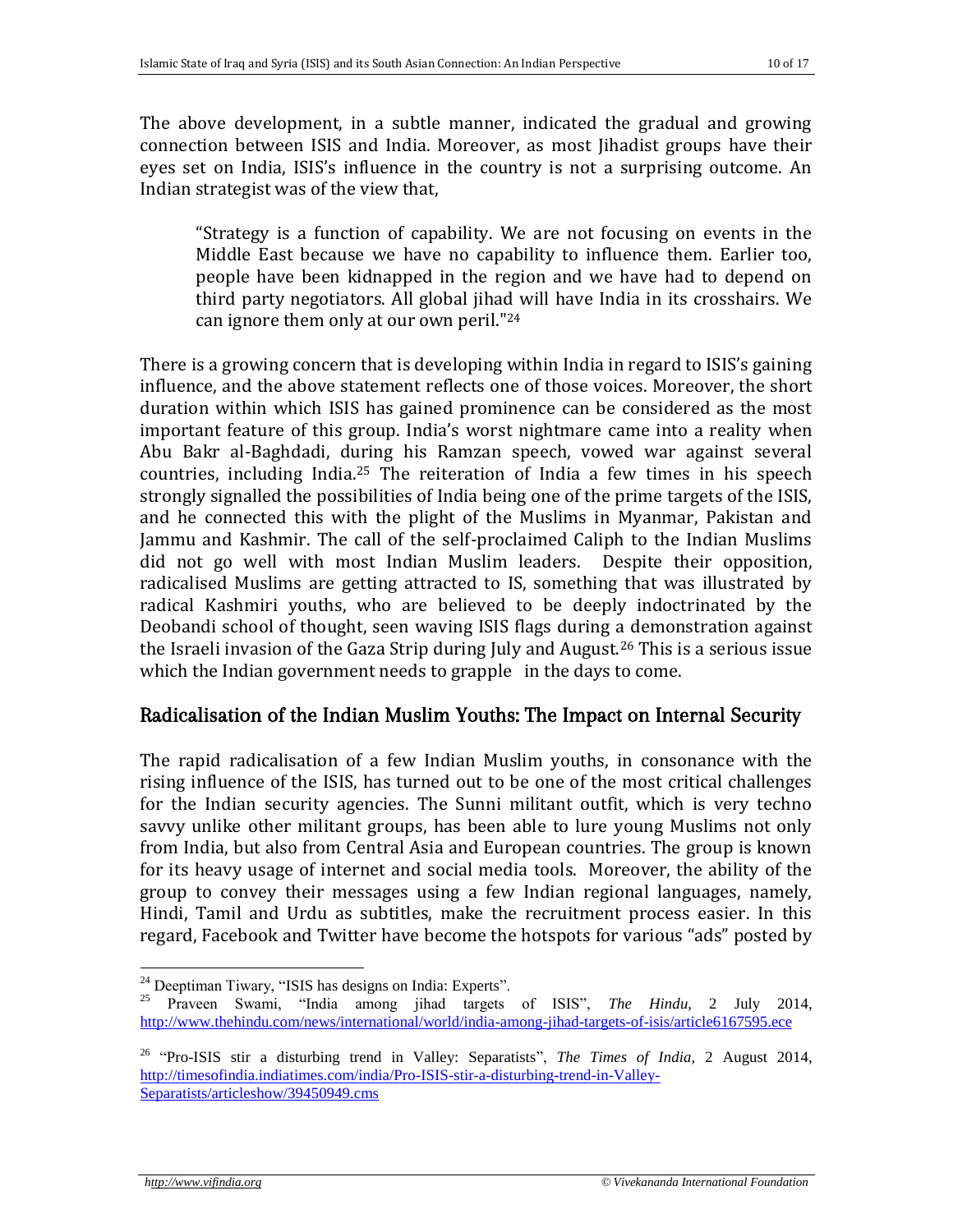ISIS.<sup>27</sup> Most of the youths who are believed to be highly radicalised hail from the states of Kerala, Maharashtra, Tamil Nadu, and Jammu and Kashmir.

Interestingly, unemployment or poverty is not the only factor attributed to joining the ISIS, but youths with proper educational backgrounds and from middle-income families, are increasingly enticed towards this dreaded phenomenon. This was the exact case with the four youths from Kalyan (in Maharashtra) who reportedly joined ISIS to fight in Syria and Iraq, as early as July.<sup>28</sup> Similar participation of Indian youths was also reported for fighting in Syria. In a strange case, a 26-year-old Adil Fayaz, an Indian student (from Srinagar) in Australia reportedly joined the ISIS in Syria to fight the Assad regime. Similarly, a Kerala youth who was studying in Dubai and another one of Hyderabad-origin from Texas have reportedly joined Islamist fighters in Syria.<sup>29</sup> However, there are no concrete reports on how many Indians from the expatriate communities in the Middle East have joined the ISIS.

Most of the youths have been so brainwashed that they left their jobs in India and decided to take up terror path. What needs to be investigated thoroughly is the root cause of the problem that has driven the youths to travel to Iraq and Syria. While the angle of ideological commitment as a main motive behind joining ISIS cannot be ignored, some of the recruits could be joining ISIS for purely mercenary motives. According to a report, there are about "1.2 to 1.3 lakh mercenaries fighting in Syria alone, and only 15-20% of ISIS members are ideologically driven".<sup>30</sup> The Indians, according to this report, could also be a part of the mercenary group.

With the passage of time, the severity of ISIS's influence on India is also on the rise. Amid the investigations over the movements of Indian youths to Iraq, a photograph, of 26 Muslim youths sporting black T-shirts with the emblem of the ISIS in front of a mosque at the coastal town of Thondi in Ramanathapuram district (in Tamil Nadu) in early-August rang further warning bells. <sup>31</sup> As a quick follow-up to this, an Imam

<sup>27</sup> "ISIS uses internet to reach Indian youths to wage jihad", *India Today,* 13 August 2014, <http://indiatoday.intoday.in/story/isis-uses-internet-to-reach-indians-youths-to-wage-jihad/1/376788.html>

 $28$  For a brief report on the four youths, see Praveen Swami, "Four men from Mumbai believed to have joined Iraq jihad, a father appeals for help", *The Indian Express,* 14 July 2014, [http://indianexpress.com/article/india/maharashtra/four-men-from-mumbai-believed-to-have-joined-iraq](http://indianexpress.com/article/india/maharashtra/four-men-from-mumbai-believed-to-have-joined-iraq-jihad-a-father-appeals-for-help/)[jihad-a-father-appeals-for-help/](http://indianexpress.com/article/india/maharashtra/four-men-from-mumbai-believed-to-have-joined-iraq-jihad-a-father-appeals-for-help/)

<sup>29</sup> "Young Indians joining ISIS call for jihad in West Asia", *Hindustan Times,* 6 August 2014, [http://www.hindustantimes.com/india-news/kashmiri-youth-joins-jihad-in-syria-says-intel/article1-](http://www.hindustantimes.com/india-news/kashmiri-youth-joins-jihad-in-syria-says-intel/article1-1248672.aspx) [1248672.aspx](http://www.hindustantimes.com/india-news/kashmiri-youth-joins-jihad-in-syria-says-intel/article1-1248672.aspx)

<sup>30</sup> 'Kalyan youths may have gone to Iraq as mercenaries", *The Times of India,* 19 July 2014, [http://timesofindia.indiatimes.com/city/mumbai/Kalyan-youths-may-have-gone-to-Iraq-as](http://timesofindia.indiatimes.com/city/mumbai/Kalyan-youths-may-have-gone-to-Iraq-as-mercenaries/articleshow/38651842.cms)[mercenaries/articleshow/38651842.cms](http://timesofindia.indiatimes.com/city/mumbai/Kalyan-youths-may-have-gone-to-Iraq-as-mercenaries/articleshow/38651842.cms)

<sup>31</sup> D.J. Walter Scott, "Muslim youths sporting ISIS T-shirts cause a flutter", *The Hindu,* 4 August 2014, [http://www.thehindu.com/news/national/tamil-nadu/muslim-youths-sporting-isis-tshirts-cause-a](http://www.thehindu.com/news/national/tamil-nadu/muslim-youths-sporting-isis-tshirts-cause-a-flutter/article6278285.ece)[flutter/article6278285.ece](http://www.thehindu.com/news/national/tamil-nadu/muslim-youths-sporting-isis-tshirts-cause-a-flutter/article6278285.ece)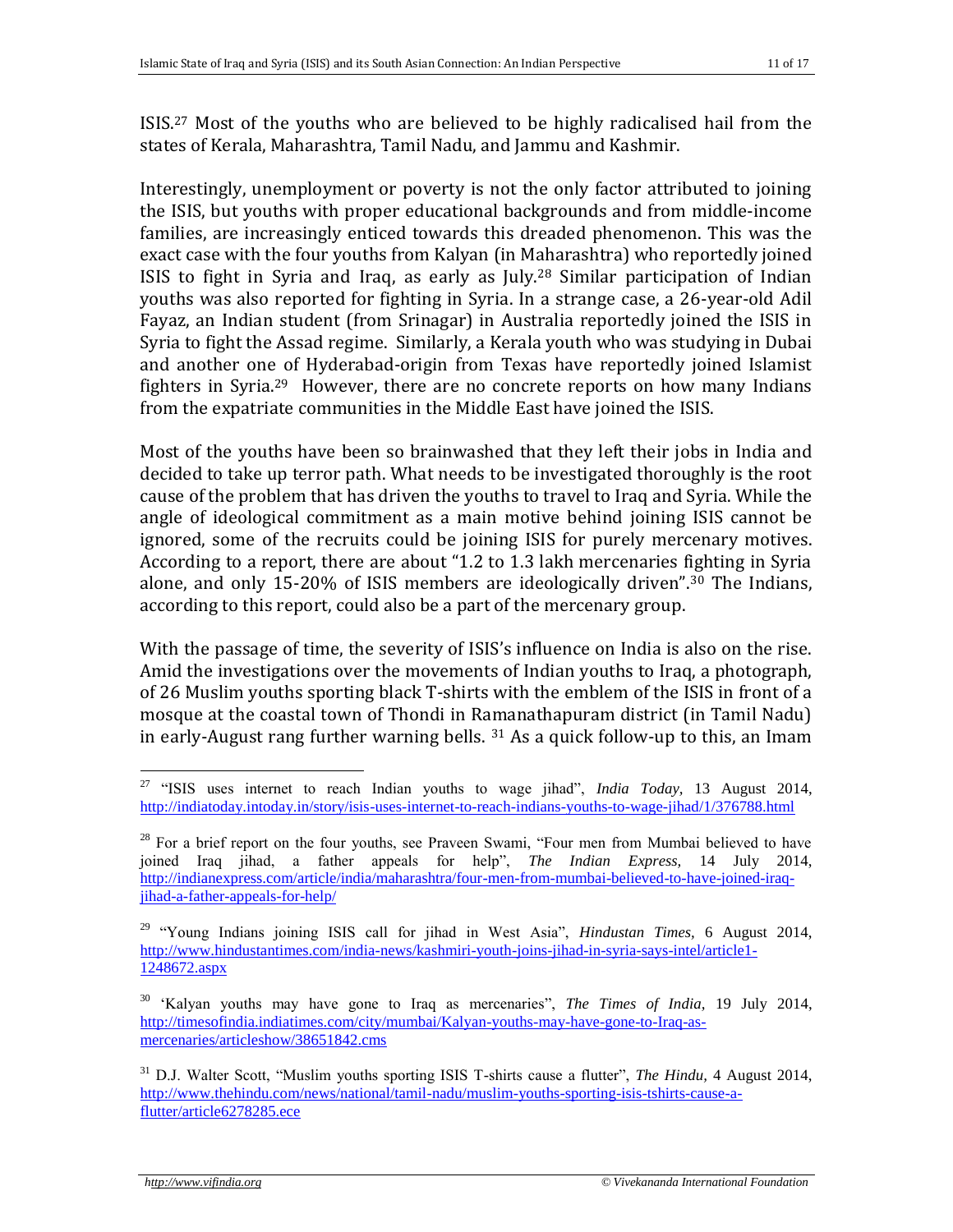responsible for procuring the T-shirts with the pro-ISIS slogans on them had been arrested, and he revealed, during the investigation, "that the main accused were active supporters of the ISIS and allegedly trying to brainwash Muslim youths for the cause that the ISIS was fighting for".<sup>32</sup> This incident is a serious issue as such religious leaders have been involved in promoting the extremist ideologies propagated by the ISIS, which is deeply anti-India. India-based Islamic organisation such as Jamaat-e-Islami Hind reportedly said "ISIS caliphate is binding on all Muslims" <sup>33</sup> and a similar support was also endorsed by a cleric from Darul Uloom Nadwatul Ulama. In a letter allegedly written by the cleric, he expressed "confidence that Iraqi Sunnis were with ISIS and that Bagdhadi's "clean and pious character is worth praise", and he also allegedly asked the "Saudi government to prepare an army of five lakh Indian Sunni Muslim youth to fight against the Shia militias in Iraq and elsewhere<sup>34</sup> Another man from Bhatkal in Karnataka, who is also a cleric reportedly trained at the Darul Uloom Nadwatul Ulama seminary in Lucknow, called on the Indian Muslims "to join the global jihad".35He is highly believed to be impressed by the advancements made by the Islamic State's success. Such acts could also have far-reaching implications at this juncture when discontents among the Muslim youths are wide owing to real and imagined social and economic deprivations. An Indian Mujahedeen (IM) man was believed to be instrumental in recruiting for the ISIS poor Muslims in the aforementioned states. If this nexus between ISIS and India's home-grown terror groups manages to establish a robust link, then the headache of combating such amalgamated force will be a hard task for Indian security agencies.

The involvement of a few Indian Muslim youths with the crisis going on in Syria and Iraq is worrying for a few reasons.

<sup>34</sup> "Nadwa cleric asks Saudi govt to prepare an army of Sunni youth for Iraq", *The Times of India,* 26 July 2014, [http://timesofindia.indiatimes.com/india/Nadwa-cleric-asks-Saudi-govt-to-prepare-an-army-of-](http://timesofindia.indiatimes.com/india/Nadwa-cleric-asks-Saudi-govt-to-prepare-an-army-of-Sunni-youth-for-Iraq/articleshow/39012903.cms)[Sunni-youth-for-Iraq/articleshow/39012903.cms](http://timesofindia.indiatimes.com/india/Nadwa-cleric-asks-Saudi-govt-to-prepare-an-army-of-Sunni-youth-for-Iraq/articleshow/39012903.cms)

<sup>35</sup> Come to motherland of jihad: Call to arms from first Indian group in AfPak", *The Indian Express,* 22 August 2014, [http://indianexpress.com/article/india/india-others/come-to-motherland-of-jihad-call-to-arms](http://indianexpress.com/article/india/india-others/come-to-motherland-of-jihad-call-to-arms-from-first-indian-group-in-afpak/)[from-first-indian-group-in-afpak/](http://indianexpress.com/article/india/india-others/come-to-motherland-of-jihad-call-to-arms-from-first-indian-group-in-afpak/)

<sup>32</sup> D.J. Walter Scott, "Imam held for supplying T-shirts with ISIS slogan", *The Hindu,* 7 August 2014, [http://www.thehindu.com/news/national/tamil-nadu/imam-arrested-for-supplying-tshirts-with-isis](http://www.thehindu.com/news/national/tamil-nadu/imam-arrested-for-supplying-tshirts-with-isis-slogan/article6288657.ece)[slogan/article6288657.ece](http://www.thehindu.com/news/national/tamil-nadu/imam-arrested-for-supplying-tshirts-with-isis-slogan/article6288657.ece)

<sup>&</sup>lt;sup>33</sup> 'Supporting the ISIS Caliphate Is Binding On All Muslims, ISIS Fulfils Maulana Azad And Maududi's Aspirations For The Islamic Caliphate,' Says Jamaat-e-Islami Hind", *New Age Islam,* 26 August 2014, [http://www.newageislam.com/radical-islamism-and-jihad/-supporting-the-isis-caliphate-is-binding-on-all](http://www.newageislam.com/radical-islamism-and-jihad/-supporting-the-isis-caliphate-is-binding-on-all-muslims,-isis-fulfils-maulana-azad-and-maududi-s-aspirations-for-the-islamic-caliphate,--says-jamaat-e-islami-hind/d/98745)[muslims,-isis-fulfils-maulana-azad-and-maududi-s-aspirations-for-the-islamic-caliphate,--says-jamaat-e](http://www.newageislam.com/radical-islamism-and-jihad/-supporting-the-isis-caliphate-is-binding-on-all-muslims,-isis-fulfils-maulana-azad-and-maududi-s-aspirations-for-the-islamic-caliphate,--says-jamaat-e-islami-hind/d/98745)[islami-hind/d/98745.](http://www.newageislam.com/radical-islamism-and-jihad/-supporting-the-isis-caliphate-is-binding-on-all-muslims,-isis-fulfils-maulana-azad-and-maududi-s-aspirations-for-the-islamic-caliphate,--says-jamaat-e-islami-hind/d/98745) Also see Prakash Nanda, "Reviving the Sufi/Bhakti Tradition", *Uday India,* 13 September 2014, http://www.udayindia.in/english/content\_13sept2014/right-angle.html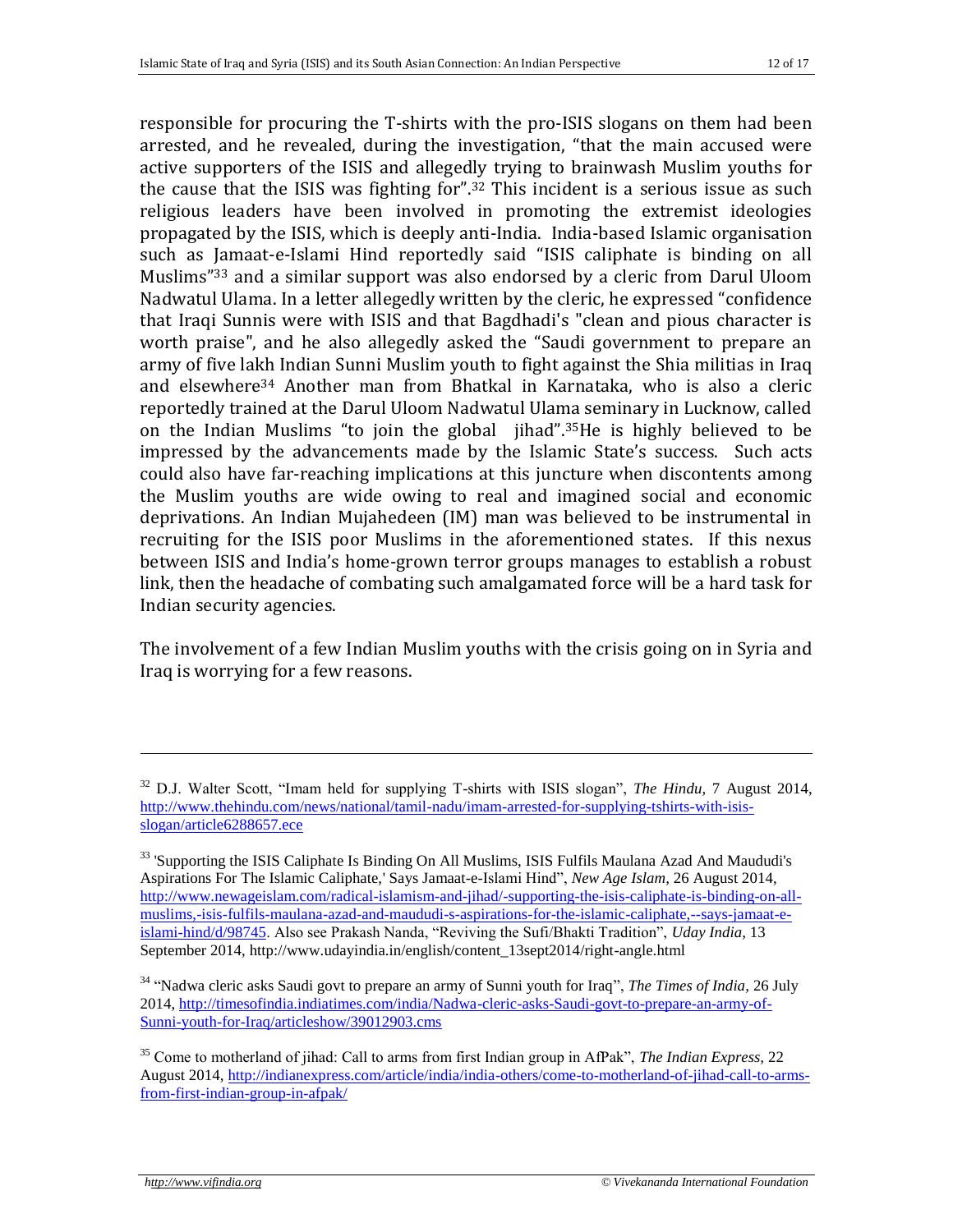The first reason is that it could set a trend for other like-minded youth who are easily susceptible to radicalisation process. Although a large section of the Indian Muslim society is well-integrated with the rest of the society, there seems to be a growing unrest in many areas where youths and influential leaders have taken up staunch anti-India stance. Even if the number of the youths adhered to the ideology of the ISIS might be minuscule, the act of siding with such organisation itself is very dangerous. Second reason and a more dangerous one, is how the returnees (from Syria and Iraq), with their first-hand experience of the entire turmoil could easily brainwash their peers at home. That said this would depend on how far they have been indoctrinated during their stay either in Iraq or Syria. Investigations upon their arrival back in India could only give a picture as to why they have joined the militant outfit, and how they have travelled to the conflict-ridden countries. Another critical issue is the use of the social networking sites and internet-related activities that are fuelling this problem. There is already a paramount concern within Indian security establishment about the use of information technology and other cyberrelated activities while fanning the ISIS propaganda.

Furthermore, the news of the death of one of the four youths from Maharashtra while fighting in Iraq was quite a disturbing one. Although this is one of the isolated incidents, the act of giving life could be considered as the depth of commitment of such youths towards the cause of the ISIS, and the influence the organisation has gained in India in the span of a few months. Al-Qaeda, despite operating widely in Pakistan and Afghanistan, has not been able to leave such imprints where it could recruit Indians and make them fight to death. Likewise, the unconfirmed report of a young suicide bomber of the ISIS, who was from Tamil Nadu, blowing himself up in the Syria-Iraq theatre became a matter of grave concern.<sup>36</sup> If this report is found to be true, it is going to be the first suicide attack by an Indian origin in the world and, it will have a serious repercussion on matters related to India's internal security. Such incidents would be viewed, especially by security establishment, with utmost importance as there is a fear that those youths with similar intentions, upon their return to India, could introduce this form of extreme terrorism. Reports of Indian jihadists having received training on extreme form of terrorism abroad<sup>37</sup>raise fears that the home-grown terrorists could be leaning towards suicide attacks, although no such incidents have occurred so far. Attempts had already been made during the attack against the election campaign rally of the current prime minister in December 2013 in Patna. The recently-released report by the National Investigation Agency (NIA) mentioned that, "the terrorists planned everything from using firearms to employing a suicide bomber and ultimately using a series of bomb blasts to

<sup>36</sup> "Tamil Nadu man first ISIS suicide bomber from India?", *The Times of India,* 13 September 2014, [http://timesofindia.indiatimes.com/india/Tamil-Nadu-man-first-ISIS-suicide-bomber-from-](http://timesofindia.indiatimes.com/india/Tamil-Nadu-man-first-ISIS-suicide-bomber-from-India/articleshow/42391955.cms)[India/articleshow/42391955.cms](http://timesofindia.indiatimes.com/india/Tamil-Nadu-man-first-ISIS-suicide-bomber-from-India/articleshow/42391955.cms)

 $37$  For a succinct account on the Jihadist movement in India, see Stephen Tankel, "The Indian Jihadist Movement: Evolution and Dyanamics- Analysis", *Eurasia Review: News and Analysis,* 10 September 2014,<http://www.eurasiareview.com/10092014-indian-jihadist-movement-evolution-dynamics-analysis/>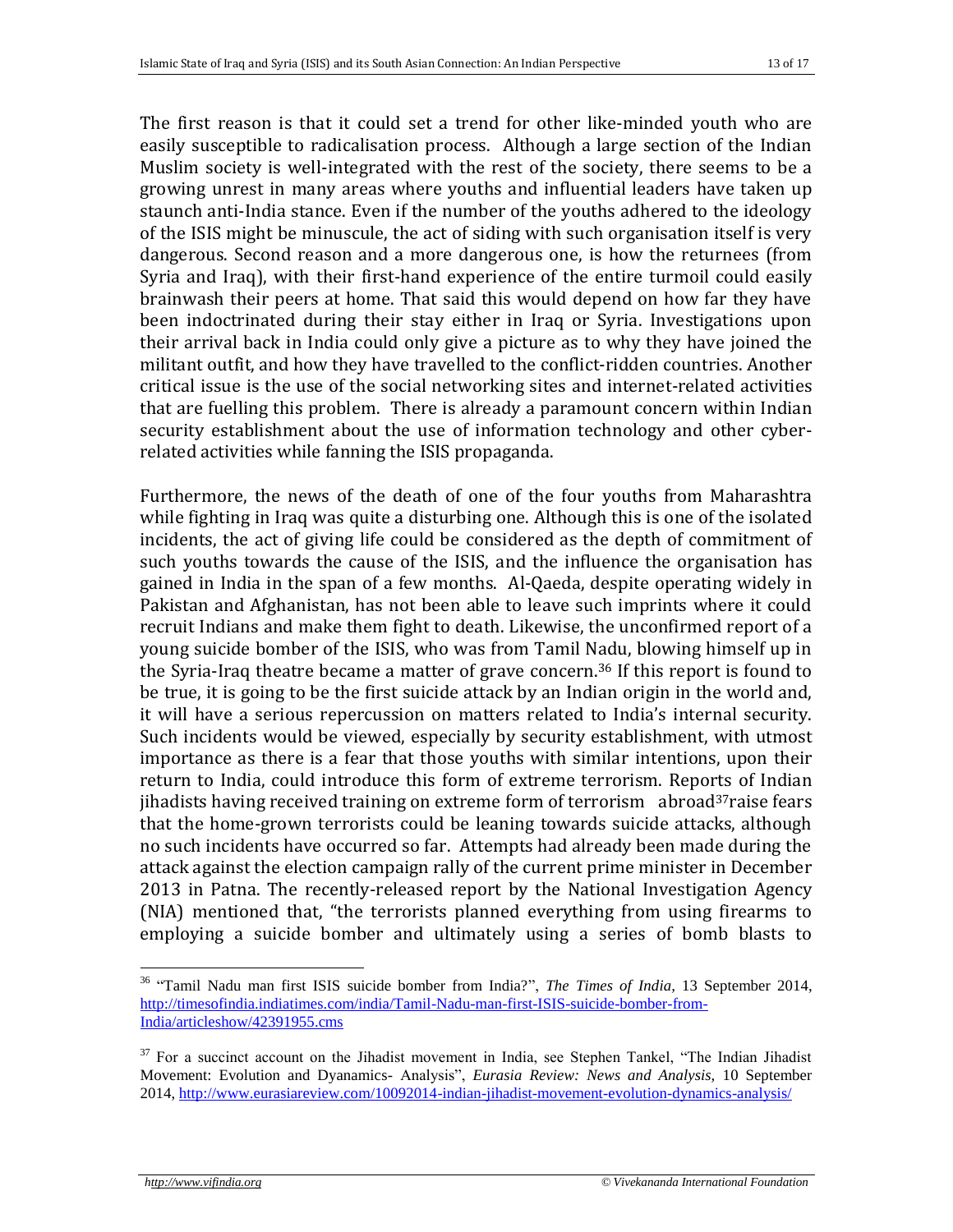assassinate the BJP leader and then Gujarat chief minister".<sup>38</sup> NIA's report also mentioned about the usage of videos and lectures by the Students Islamic Movement of India (SIMI) cadres to recruit young boys from Ranchi.<sup>39</sup> As a result, the burgeoning enticement of the Indian youths towards such extreme terror organisations is posing as a major challenge to Indian internal security.

The above developments have come at a time when the leader of al-Qaeda Ayman al-Zawahri released a video-tape wherein he mentioned the establishment of al-Qaida in Indian Subcontinent (AQIS). Given the low-profile activities of al-Qaeda in India since the last few years, the Indian security apparatus do not see an immediate threat emerging out of this announcement, but it is not taken lightly either. In fact, this is a worrisome factor as both the militant groups, that is, al-Qaeda and ISIS, have a similar objective to target India and to turn this South Asian country as one of the recruiting grounds for extremists. With such motives, the rapid radicalisation of the youths could go in their favours.

## Way Ahead for India:

As the influence of the ISIS has already been felt in India, New Delhi will be compelled to take certain steps to prevent it from making further inroads in to the country. Establishment of robust intelligence sharing networks with the Persian Gulf countries, where there is a huge Indian expatriate population, should be a priority for the new government in New Delhi. Although such efforts have already been initiated by the previous Congress-led United Progressive Alliance (UPA) government, cooperation in this particular aspect lacks substance. The time has come to look at the Middle East not only from the prism of oil, energy and commercial angle, but from that military-security arena, too. The already-existing military-cooperation between countries such as Oman, Qatar, Kuwait, Saudi Arabia and UAE should be promoted further, where counter-terrorism, intelligence and information-sharing cooperation should be high on the agenda. The least-explored opportunities of India-Iraq military cooperation should also be revived.

At this moment, the possibility of India joining hands with the US-led military attack on ISIS does not seem to be a feasible option. The US President Barack Obama has expressed his desire to rope in India in his efforts to tackle the menace militarily. Although India has major concerns with the pace at which ISIS and al-Qaeda are gaining visible influence in the country, New Delhi will ponder upon the participation in any military strike in a distant country where it has major interests.

<sup>39</sup> For the report by NIA, see "Bodhgaya Serial Blasts Cases", *Press Release,* National Investigation Agency, Ministry of Home Affairs, New Delhi, <http://www.nia.gov.in/writereaddata/PressRelease11092014-2.pdf>

<sup>&</sup>lt;sup>38</sup> For a brief report, see "Aman Sharma, "Blasts in Narendra Modi's Patna rally were revenge for Gujarat riots: NIA", *The Economic Times,* 11 September 2014, [http://articles.economictimes.indiatimes.com/2014-](http://articles.economictimes.indiatimes.com/2014-09-11/news/53811431_1_gujarat-riots-charge-sheet-narendra-modi) [09-11/news/53811431\\_1\\_gujarat-riots-charge-sheet-narendra-modi](http://articles.economictimes.indiatimes.com/2014-09-11/news/53811431_1_gujarat-riots-charge-sheet-narendra-modi)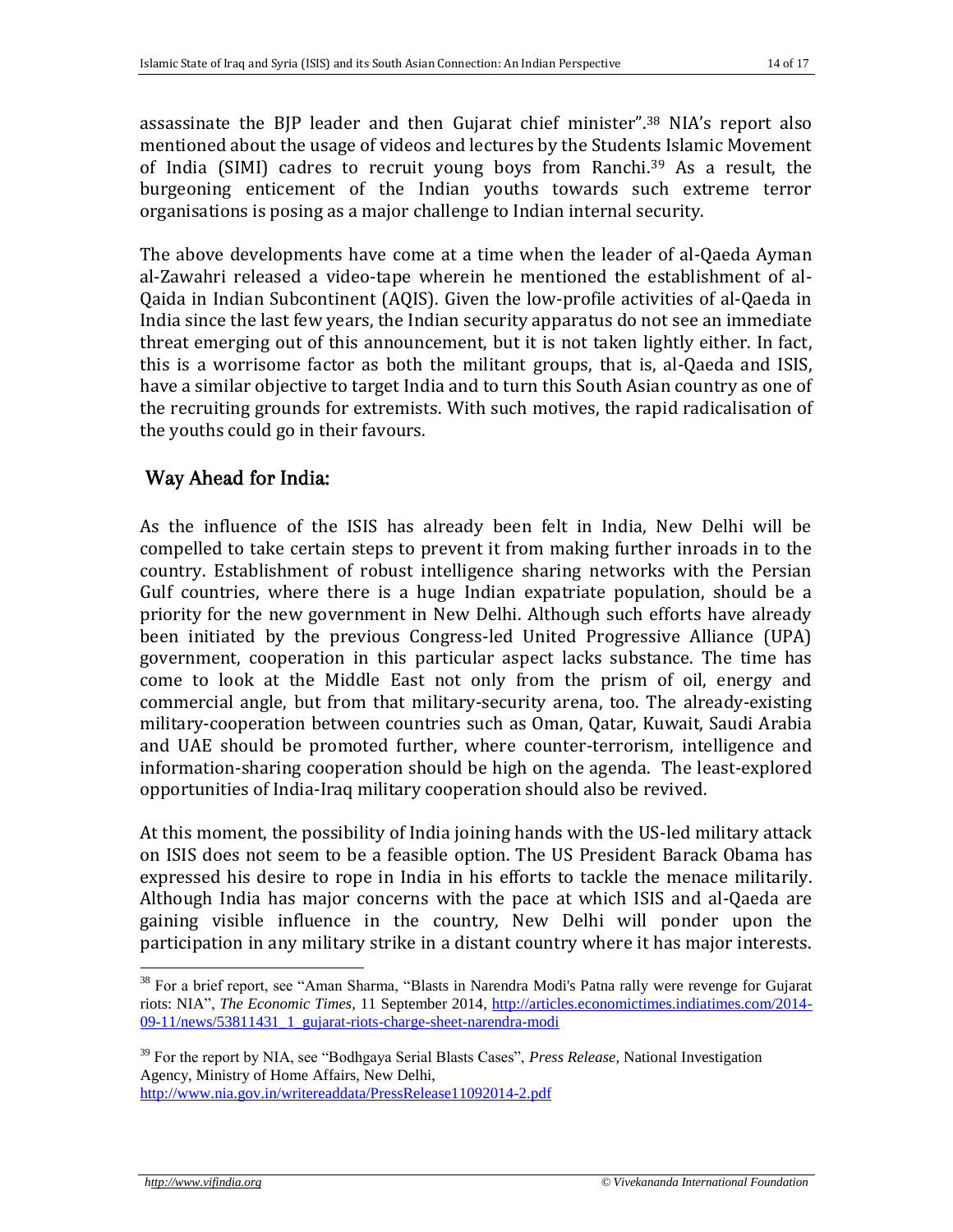Alongside this, the safety of the Indians in Iraq as well in other Persian Gulf countries remains a major concern for India. India would like to avoid similar circumstances as faced by those three foreigners, including journalists and an aid worker (of American and British origin) for their respective country's military operations in Iraq.

At this stage, when India is exploring mechanisms to curb the influence of ISIS, New Delhi has shown some signs of advancement. The present government which is known for its no-tolerance attitude to any form of terrorism has started to keep a strict vigilance over movement of youth from India to Iraq and Syria, other Middle Eastern and the neighbouring countries as well. Moreover, the NSA and IB, with a robust cooperation with the Ministry of Home Affairs (MHA) and security establishments, are expected to play a greater role in affairs related to internal security, including home-grown radicalisation. The Indian MHA is particularly interested in the de-radicalisation process of the youths and this itself is an enormous challenge.

As a part of the ongoing efforts to prevent the rise of ISIS-related activities in India, anti-terrorism squad (ATS) in Mumbai reportedly interrogated a few people who were suspected to have indoctrinated and motivated the Kalyan boys for their ISISrelated activities. Similarly, a special branch detained four college drop-outs in Kolkata, who are originally from Hyderabad. They were believed to be on their way to Iraq via Bangladesh for allegedly joining the ISIS, a claim refuted by a few Muslim leaders. But it is clear from the vigilance that the authorities have started taking steps before the matter spirals out of control.

Owing to the burgeoning ISIS-connected activities within India, it is highly probable that the government is likely to ask the NIA to file an FIR against unknown persons affiliated to the organisation, with an aim to prevent more Muslim youth from going to Iraq and this would also be applicable to those who return after a brief stint. According to a report,

The NIA can register an FIR on the basis of the UN Security Council Resolution 2170 that has placed the ISIS under terror sanctions and asked the member countries not to allow fighters from joining the extremist Wahabi group headed by Abu Bakr al Baghdadi.<sup>40</sup>

Indian security agencies are also believed to be exploring the possibility of banning of ISIS as a terrorist organisation by listing it under the Unlawful Activities Prevention Act (UAPA).<sup>41</sup> But a section in the government is of the view that this

<sup>40</sup> Shishir Gupta, "Crack the whip on Indians joining ISIS, Centre may tell NIA", *Hindustan Times,* 14 September 2014, [http://www.hindustantimes.com/india-news/crack-the-whip-on-indians-joining-isis](http://www.hindustantimes.com/india-news/crack-the-whip-on-indians-joining-isis-centre-may-tell-nia/article1-1263989.aspx)[centre-may-tell-nia/article1-1263989.aspx](http://www.hindustantimes.com/india-news/crack-the-whip-on-indians-joining-isis-centre-may-tell-nia/article1-1263989.aspx)

<sup>&</sup>lt;sup>41</sup> Ibid., Also see The Unlawful Activities (Prevention)Act, 1967", Ministry of Home Affairs, New Delhi, [http://mha.nic.in/hindi/sites/upload\\_files/mhahindi/files/pdf/UAPA-1967.pdf.](http://mha.nic.in/hindi/sites/upload_files/mhahindi/files/pdf/UAPA-1967.pdf)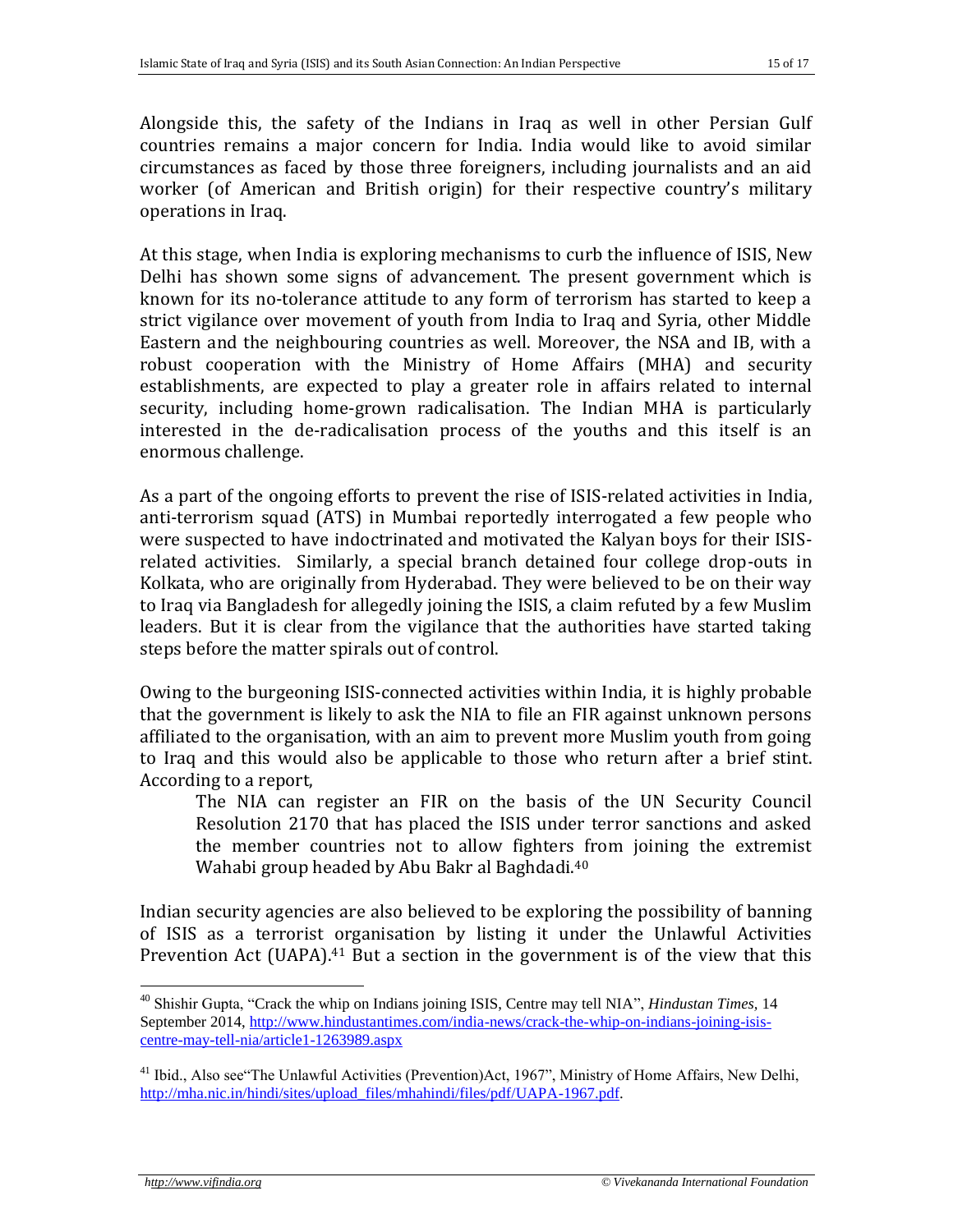move could be detrimental to those Indian workers who are still under the captivity of the ISIS in Mosul.

#### Conclusion:

It is evident from the above developments that India has a major challenge of tackling the rising influence of ISIS in the country. For this New Delhi, under the leadership of Prime Minister Narendra Modi, should build up a strong network of intelligence sharing within the country as well as with the Middle Eastern countries. Efforts should be made to reinvigorate existing security dialogues and exchange of intelligence information with countries such as Saudi Arabia, Iraq, Qatar, the United Arab Emirates, Jordan, Egypt, Turkey and Israel. As a result, India needs to give considerable importance to its military-security cooperation with the mentioned countries amid its Middle Eastern foreign policy that is heavily driven by oil, energy and commercial transactions. India should also go an extra-mile in forging strong cooperation with the security establishments of European countries and the US, which are also equally concerned with the rise of the ISIS.

India needs to adopt an inclusive policy in order to tackle the rising radicalisation of Muslim youths in the country. In other words, the government and its security establishment needs to build a strong rapport with the larger Muslim society in India, as a majority of them denounce the extremist thought process of organisations such as ISIS. As a part of the process, a strong channel of communication with the Muslim leaders in different parts of India should be established so as to understand their problems as well as their suggestions. In short, this should be done empathetically.

Finally, a robust cyber surveillance mechanism is the need of the hour, particularly considering the rising online campaign and advertisements used by terrorist outfits. There should be strict monitoring over the banking systems to prevent money laundering. Along with this, a closer coordination between different ministries, private corporations, security agencies, and most importantly, local populace, should be promoted.

#### Image Sources:

- http://uk.reuters.com
- http://blogs.reuters.com